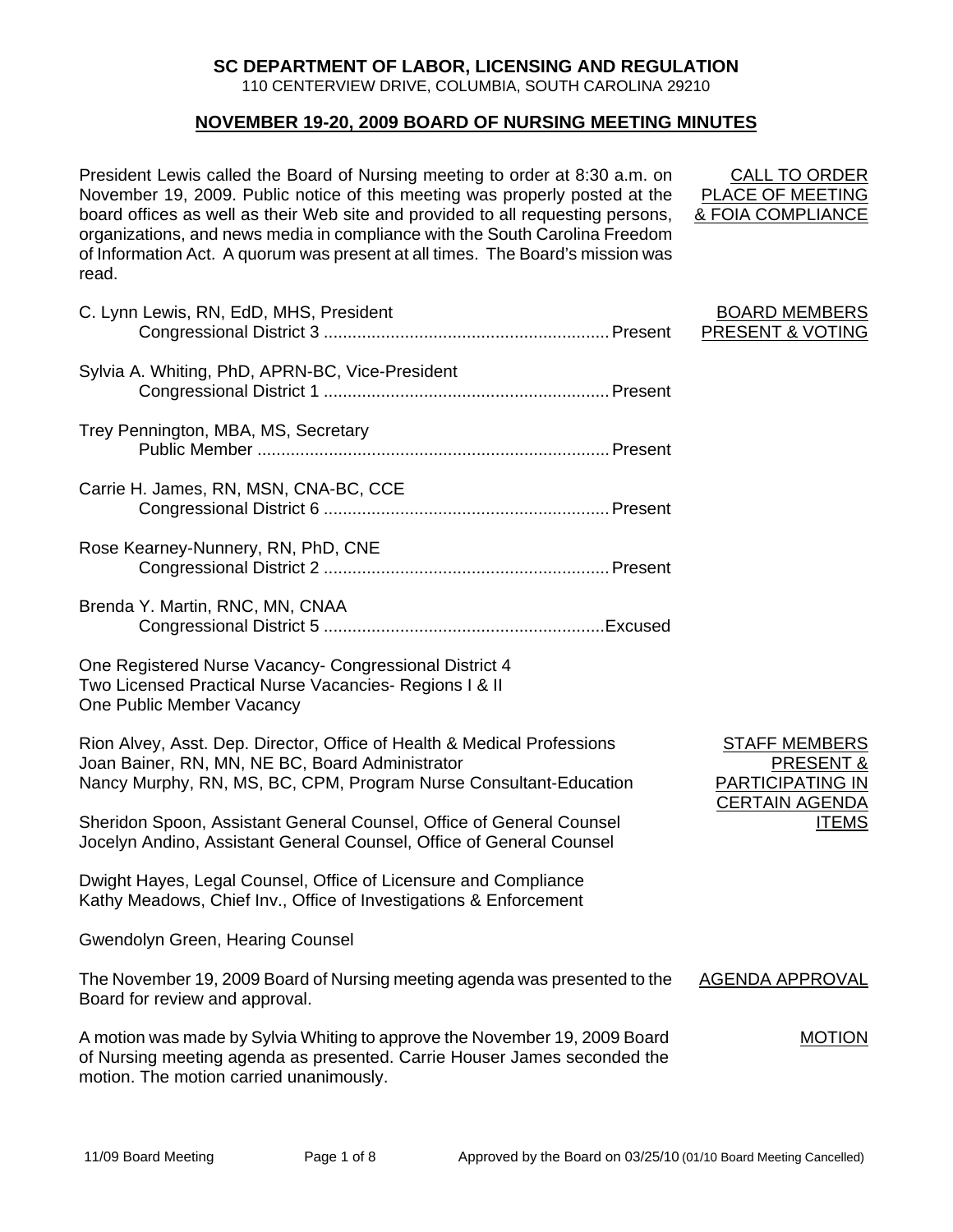The following items were presented on the November 19, 2009 Consent Agenda for Board for approval.

For Information: NCLEX RN & PN Summary Statistics for 07/01-09/30/09 For Information: Combining Competency & Criminal Background Check Audits For Action: MA-C / CNA Fiscal Feasibility for Proposed Registration For Action: T.R.E.E. – Approval of In-house Continuing Education

A motion was made by Sylvia Whiting to approve the November 19, 2009 Consent Agenda with the removal of the Requirement for APRN Practice as Demonstration of Competency. Carrie Houser James seconded the motion. The motion carried unanimously. MOTION

The minutes for the July 23, 2009 and September 24, 2009 Board of Nursing meetings were presented for Board review and approval.

A motion was made by Sylvia Whiting to approve the minutes for the July 23, 2009 and September 24, 2009 Board of Nursing meetings with editorial changes. Carrie Houser James seconded the motion. The motion carried unanimously.

At the September 2009 meeting, Carrie Houser James and Rose Kearney-Nunnery volunteered to serve on the 2010 Board Officers Nominating Committee. Ms. James served as chair. Ms. James submitted the following slate of officers for consideration: Lynn Lewis to continue as President, Sylvia Whiting to continue as Vice-President and Trey Pennington to continue as Secretary.

A motion was made by Trey Pennington to vote on each officer individually. Carrie Houser James seconded the motion. The motion carried unanimously.

A motion was made by Sylvia Whiting to re-elect Trey Pennington as Board Secretary. Rose Kearney-Nunnery seconded the motion. The motion carried unanimously.

A motion was made by Rose Kearney-Nunnery to re-elect Sylvia Whiting as Board Vice-President. Trey Pennington seconded the motion. The motion carried unanimously.

A motion was made by Carrie Houser James to re-elect Lynn Lewis as Board President. Rose Kearney-Nunnery seconded the motion. The motion carried unanimously.

At the August 2009 Delegate Assembly Meeting, the National Council State Boards of Nursing requested that every state complete two Taxonomy of Error, Root Cause Analysis and Practice Responsibility (TERCAP) cases to facilitate their research. The TERCAP instrument to be completed by an investigator includes information such as: time and shift during which the incident occurred, staffing patterns, years of experience, type of degree, acuity level of patient and diagnosis. This information would not only apply to TERCAP, and would also facilitate the overall investigation process.

A motion was made by Rose Kearney-Nunnery to approve completing TERCAP tool for two cases in the next 90 days with feedback from investigator to Administrator. Trey Pennington seconded the motion. The motion carried MOTION

# APPROVAL OF CONSENT AGENDA

APPROVAL OF MINUTES

REPORT OF 2010 BOARD OFFICERS NOMINATING **COMMITTEE** 

MOTION

MOTION

MOTION

MOTION

MOTION

**TERCAP**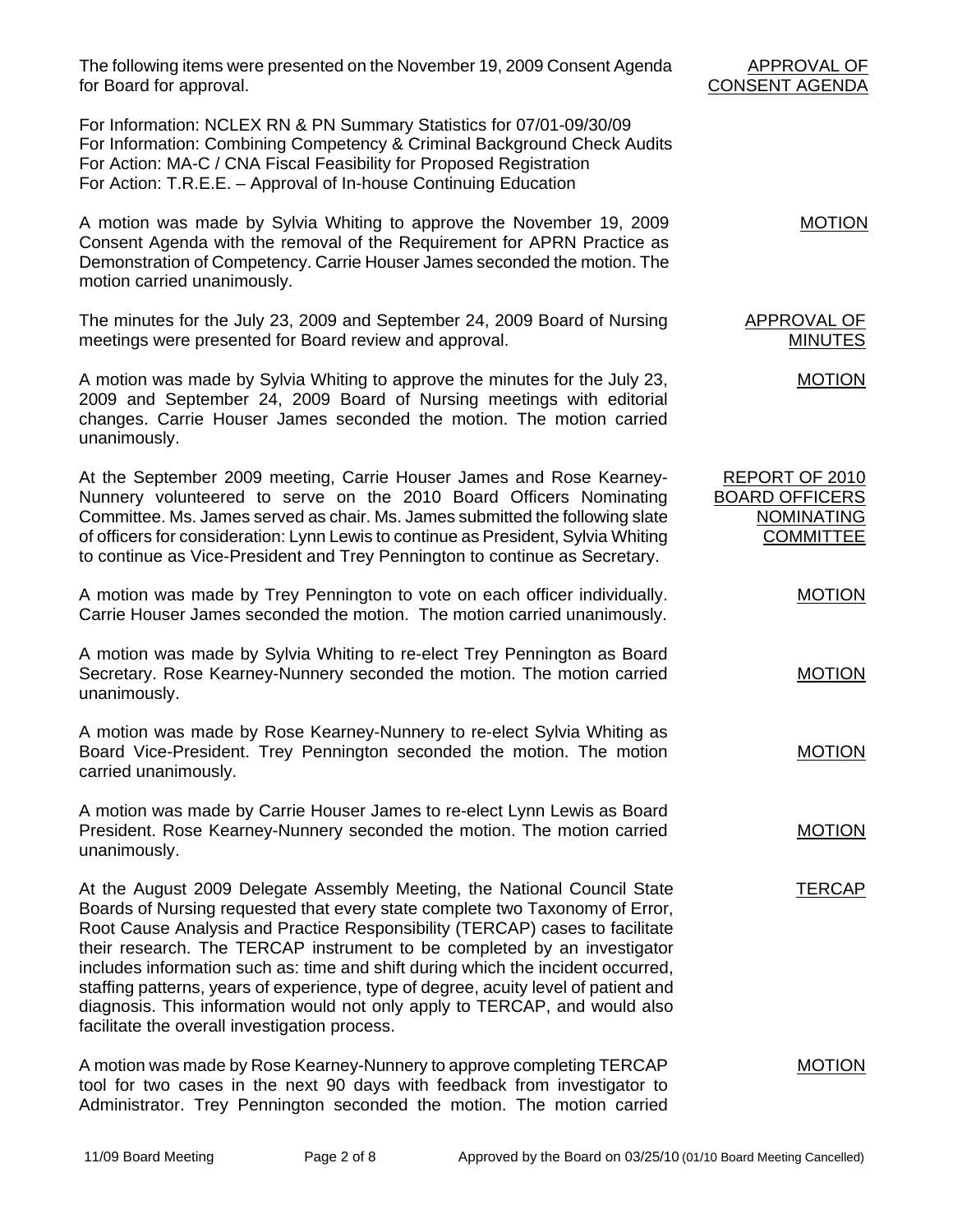unanimously.

The Board reviewed information from the March 1999 meeting regarding the present Citation by Year for the National Council Licensure Examination (NCLEX) Passing Rate Deficiencies Process along with the currently approved NCLEX citation letters.

A motion was made by Sylvia Whiting to approve suggested minor editorial changes to the initial National Council Licensure Examination (NCLEX) passing rate deficiency citation letters. Rose Kearney-Nunnery seconded the motion. The motion carried unanimously.

A motion was made by Rose Kearney-Nunnery to approve suggested minor editorial changes to the National Council Licensure Examination (NCLEX) passing rate deficiency citation letters regarding a required appearance before the Board. Sylvia Whiting seconded the motion. The motion carried unanimously.

At its March 2005 meeting, the Board voted to approve the University of South Carolina – Columbia's request for Deborah J. Sink (McQuilkin) to teach provided Ms. Sink agree to begin her master's or doctorate degree program within three years as recommended by the Advisory Committee on Nursing. At its July 2009 meeting, the Board voted to defer action pending receipt of National Council of State Boards of Nursing model rules and to continue the waiver through December 2009 with discussion at the November 2009 meeting.

A motion was made by Rose Kearney-Nunnery to defer decision on Deborah McQuilkin until the January meeting in order to have further detail on plans and progress regarding a graduate nursing credential, what her career path is determined to be and anticipated completion. Carrie Houser James seconded the motion. The motion carried unanimously.

A motion was made by Sylvia Whiting to grant an extension of the exception for the spring semester for teaching. The motion did not receive a second.

A motion was made by Rose Kearney-Nunnery that at the January Board meeting, that Ms. McQuilkin provide the Board with a definitive and realistic plan for completion of a graduate nursing credential in order to continue teaching as a nursing faculty member or present her plans to become an interdisciplinary faculty member. Lynn Lewis offered a friendly amendment that the graduate credentials meet the regulatory requirements of the Board of Nursing. Rose Kearney-Nunnery accepted the friendly motion that the graduate credential be in nursing and meets the regulatory requirement. Carrie Houser James seconded the motion. The motion carried unanimously.

James Walker, Executive Director of the South Carolina Hospital Association (SCHA) appeared along with Henry Stubbs of the South Carolina Organization of Nurse Leaders (SCONL) to discuss nursing workforce issues. Discussion included but was not limited to nursing employment data, newly licensed graduates having difficulty obtaining employment; some newly licensed graduates not accepting jobs for certain shifts or to work in rural areas; longer life spans; increase in average age of nurses; nurses delaying retirement due to the economy; and funding for more faculty including scholarships from businesses.

MOTION UNIVERSITY OF SOUTH CAROLINA – COLUMBIA FACULTY REQUEST

CITATION BY YEAR - NCLEX PASSING RATE DEFICIENCY

PROCESS

MOTION

MOTION

MOTION

MOTION

**WORKFORCE UPDATE**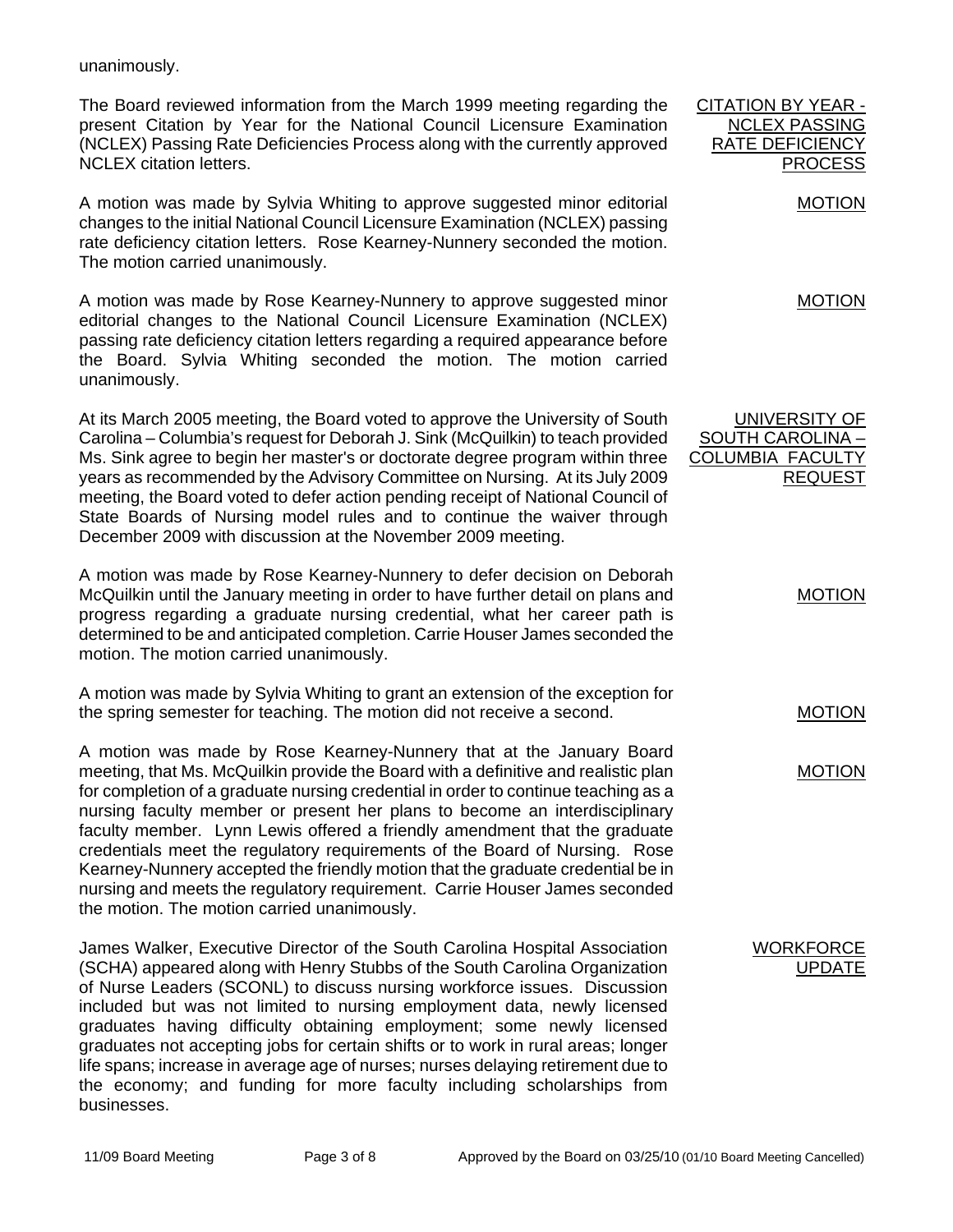Statistics regarding the number of nurses and other healthcare participants in the Recovering Professional Program (RPP) were provided to the Board.

A motion was made by Carrie Houser James to defer review of the Recovering Professional Program statistics to the May 2010 Board Meeting. Trey Pennington seconded the motion. The motion carried unanimously.

The Board reviewed the Disciplinary Review Committee (DRC) Meeting Minutes from August 27, 2009. Ms. Bainer reported that Christopher Haviland is currently orienting with the DRC.

A motion was made by Rose Kearney-Nunnery to approve the August 27, 2009 Disciplinary Review Committee (DRC) Minutes as presented. Carrie Houser James seconded the motion. The motion carried unanimously.

Ms. Bainer presented proposed changes to the Disciplinary Sanctions Guidelines Chart. The Resolution Committee regularly reviews the chart. Proposed changes presented included adding or increasing civil penalties for drug diversion, prescription fraud, positive drug screens, reporting to work under the influence of alcohol or drugs, driving under the influence –second offense, medication theft, unauthorized use of a prescription, and practicing outside the scope of practice. Other proposed changes included adding specific educational courses for substandard patient care as well as for convictions.

A motion was made Rose Kearney-Nunnery to approve the changes to the Disciplinary Sanctions Guidelines Chart. Carrie Houser James seconded the motion. The motion carried unanimously.

The Board was provided with the Resolutions Committee Report with recommendations for cases reviewed at its September 22, 2009 and October 21, 2009 meetings utilizing the Board approved Disciplinary Sanctions Guidelines.

A motion was made by Rose Kearney-Nunnery to approve the Resolutions Committee Report and Recommendations for Consent Agreements. Sylvia Whiting seconded the motion. The motion carried unanimously.

A motion was made by Rose Kearney-Nunnery to approve the Resolutions Committee Report and Recommendations for Dismissals with the exception of Key #50. Sylvia Whiting seconded the motion. The motion carried unanimously.

A motion was made by Sylvia Whiting to approve the Resolutions Committee Report and Recommendation for Dismissal in Key #50. Carrie Houser James seconded the motion. The motion carried unanimously.

Ms. Meadows stated that currently cases go to the Resolutions Committee within 90-120 days. Her goal is to have all cases go to the Committee within 90 days or less.

Public and private consent agreements were provided the Board with for their review and consideration. These consent agreements were signed by respondents in lieu of disciplinary hearings. The Board may accept, amend, or CONSENT AGREEMENTS

RPP STATISTICS

MOTION

**DISCIPLINARY** REVIEW COMMITTEE

MOTION

REVISION TO **DISCIPLINARY SANCTIONS** GUIDELINES CHART

MOTION

RESOLUTION **COMMITTEE** REPORT & REQUEST

MOTION

MOTION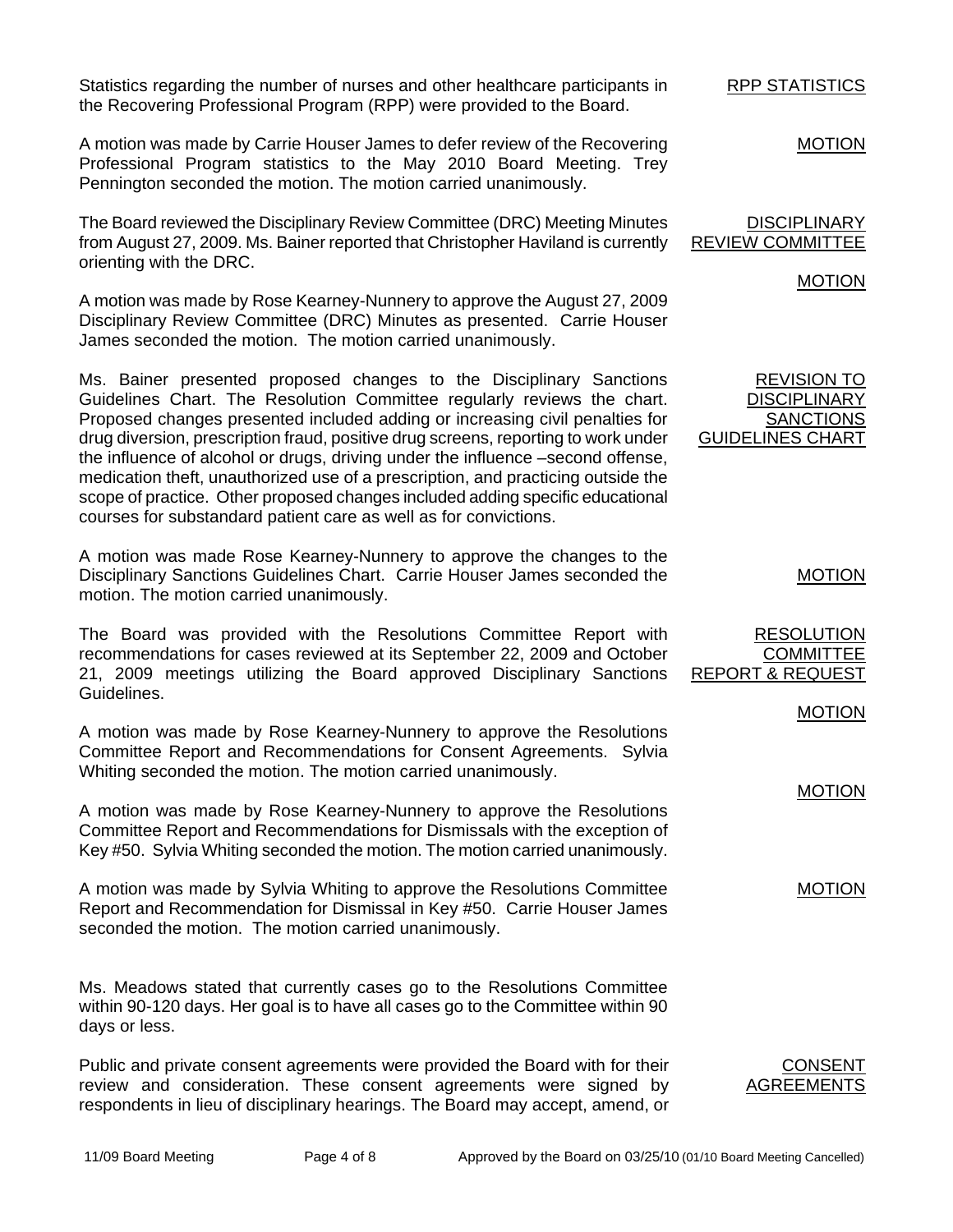reject the agreements. Respondents may sign the consent agreement amended by the Board but still have the right to request a panel hearing in lieu of signing the amended agreement.

| A motion was made by Rose Kearney-Nunnery to accept the public consent<br>agreements for case numbers 2009-379, 2008-189, 2009-299, 2009-273, 2008-<br>412, 2009-207, 2009-134, 2009-116, 2009-215, 2009-266, 2009-376, 2009-88,<br>2009-140, 2009-317, 2009-213, 2009-101, and 2009-182 as well as voluntary<br>surrenders in Cases # 2009-129, 2009-174, 2009-105, 2009-418, as presented.<br>Sylvia Whiting seconded the motion. The motion carried unanimously. | MOTION        |
|---------------------------------------------------------------------------------------------------------------------------------------------------------------------------------------------------------------------------------------------------------------------------------------------------------------------------------------------------------------------------------------------------------------------------------------------------------------------|---------------|
| A motion was made by Rose Kearney-Nunnery to reject the public consent<br>agreement for case number 2009-102 with suggested changes. Carrie Houser<br>James seconded the motion. The motion carried unanimously.                                                                                                                                                                                                                                                    | <b>MOTION</b> |
| A motion was made by Rose Kearney-Nunnery to reject the public consent<br>agreement for case number 2009-261 with suggested changes. Carrie Houser<br>James seconded the motion. The motion carried unanimously.                                                                                                                                                                                                                                                    | <b>MOTION</b> |
| A motion was made by Sylvia Whiting to accept the public consent agreement in<br>case number 2008-355 as presented. Carrie Houser James seconded the<br>motion. The motion carried unanimously.                                                                                                                                                                                                                                                                     | <b>MOTION</b> |
| A motion was made by Sylvia Whiting to reject the public consent agreement for<br>case number 2009-208 with suggested changes. Carrie Houser James<br>seconded the motion. The motion carried unanimously.                                                                                                                                                                                                                                                          | <b>MOTION</b> |
| A motion was made by Rose Kearney-Nunnery to accept the public consent<br>agreement for case number 2009-256 as presented. Carrie Houser James<br>seconded the motion. The motion carried unanimously.                                                                                                                                                                                                                                                              | <b>MOTION</b> |
| A motion was made by Rose Kearney-Nunnery to accept the voluntary surrender<br>for case number 2008-224 as presented. Carrie Houser James seconded the<br>motion. The motion carried unanimously.                                                                                                                                                                                                                                                                   | <b>MOTION</b> |
| A motion was made by Sylvia Whiting to reject the public consent agreement for<br>case number 2009-249 with suggested changes. Carrie Houser James<br>seconded the motion. The motion carried unanimously.                                                                                                                                                                                                                                                          | <b>MOTION</b> |
| A motion was made by Sylvia Whiting to reject the public consent agreement for<br>case number 2008-401 with suggested changes. Carrie Houser James<br>seconded the motion. The motion carried unanimously.                                                                                                                                                                                                                                                          | <b>MOTION</b> |
| A motion was made by Rose Kearney-Nunnery to accept the public consent<br>agreement for Case # 2008-360 as presented. Trey Pennington seconded the<br>motion. The motion carried unanimously.                                                                                                                                                                                                                                                                       | <b>MOTION</b> |
| A motion was made by Sylvia Whiting to accept the public consent agreement in<br>case number 2009-182 as presented. Rose Kearney-Nunnery seconded the<br>motion. The motion carried unanimously.                                                                                                                                                                                                                                                                    | <b>MOTION</b> |
| A motion was made by Rose Kearney-Nunnery to accept private consent<br>agreements in case numbers 2008-516, 2008-497, 2009-265, 2007-450, 2009-<br>205, 2008-317, 2009-231, 2009-278, 2008-512, 2009-255, 2009-112, 2009-104,                                                                                                                                                                                                                                       | <b>MOTION</b> |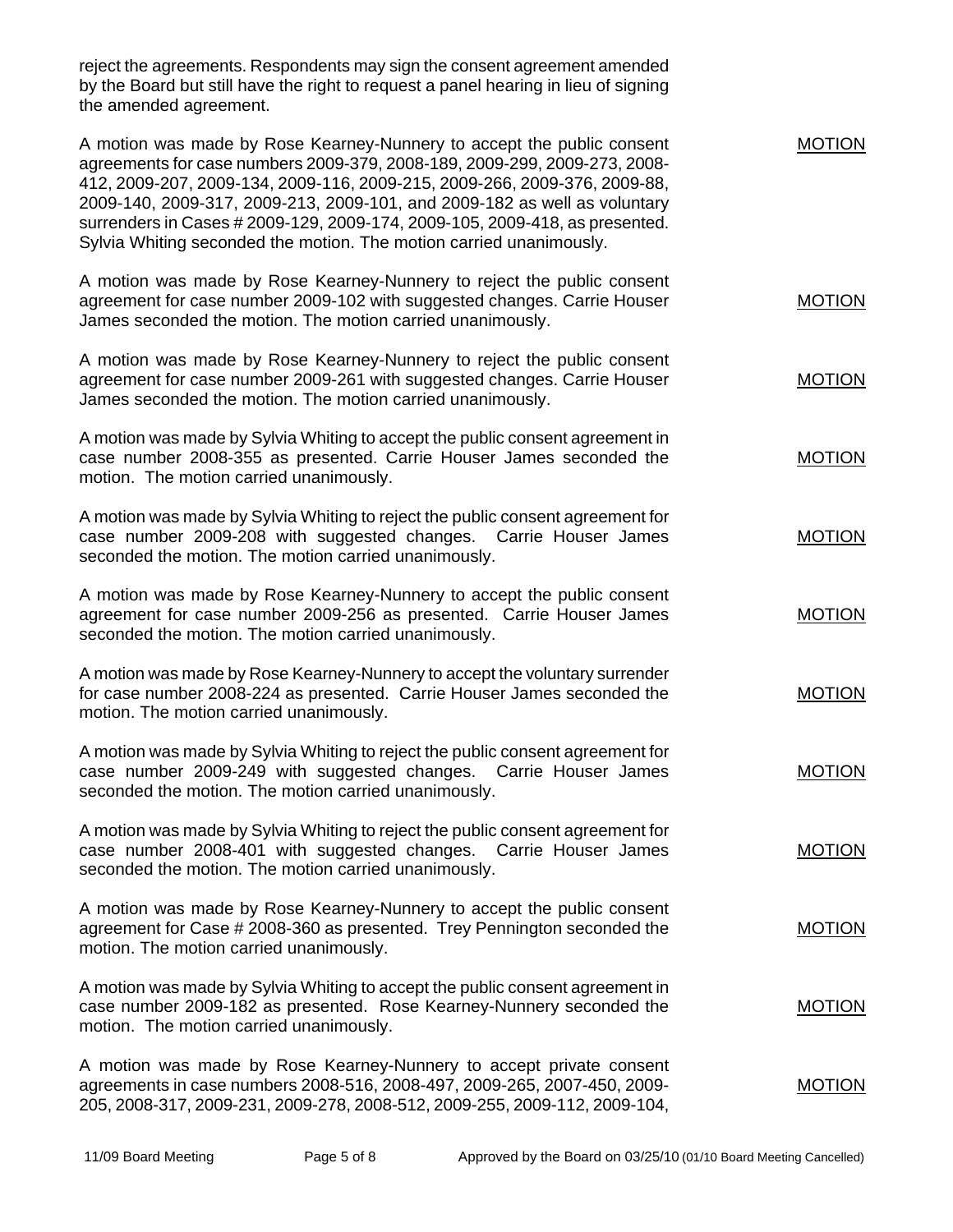and 2009-173 as presented. Sylvia Whiting seconded the motion. The motion carried unanimously.

| A motion was made by Rose Kearney-Nunnery to reject the private consent   |               |
|---------------------------------------------------------------------------|---------------|
| agreement for case number 2008-423 with suggested changes. Sylvia Whiting | <b>MOTION</b> |
| seconded the motion. The motion carried unanimously.                      |               |

A motion was made by Sylvia Whiting to reject the private consent agreement for case number 2000-33 with suggested changes. Carrie Houser James seconded the motion. The motion carried unanimously.

A motion was made by Sylvia Whiting to accept the private consent agreement for case number 2000-167 with suggested changes. Carrie Houser James seconded the motion. The motion carried unanimously.

A motion was made by Rose Kearney-Nunnery to accept public and private consent agreements for three licensure applications and four cases of noncompliance with a Board order. Trey Pennington seconded the motion. The motion carried unanimously.

A motion was made by Rose Kearney-Nunnery to accept a private consent agreement in a case of noncompliance with a Board order. Carrie Houser James seconded the motion. The motion carried unanimously.

To determine appropriate sanctions, the Board reviewed a Hearing Panel Report along with their transcript and exhibits as well as memoranda of agreement stipulating to violations of the Nurse Practice Act. Respondents appeared before the Board to respond to questions regarding their panel report or memorandum of agreement. Representatives from the Recovering Professional Program (RPP) were present to respond to questions from the Board in cases regarding their clients. **HEARINGS** PANEL REPORTS/

### Panel Reports

The Board reviewed a Hearing Panels' Report, transcript and exhibits to determine appropriate. Recovering Professional Program representatives from were present to respond to questions in cases regarding their clients.

In Case # 2007-377, a panel hearing was held on June 9, 2009. Respondent appeared before the Board but was not represented by legal counsel. Respondent was aware of her right to legal counsel and waived that right. The Hearing Panel recommended indefinite suspension of Respondent's license until such time as Respondent petitions and appears before the Board.

A motion was made by Sylvia Whiting to go into executive session in Case #2007-377 for the purposes of receiving legal counsel. Trey Pennington seconded the motion. The motion carried unanimously. MOTION

A motion was made by Rose Kearney-Nunnery to leave executive session. Sylvia Whiting seconded the motion. The motion carried unanimously.

A motion was made by Carrie Houser James in Case #2007-377 to place Respondent's license on two years probation, to have a narcotics restriction during the first year of probation and for the narcotics restriction to be at the director of nursing's discretion during the second year of probation, practice shall

MOTION

MOTION

MOTION

MOTION

MOTION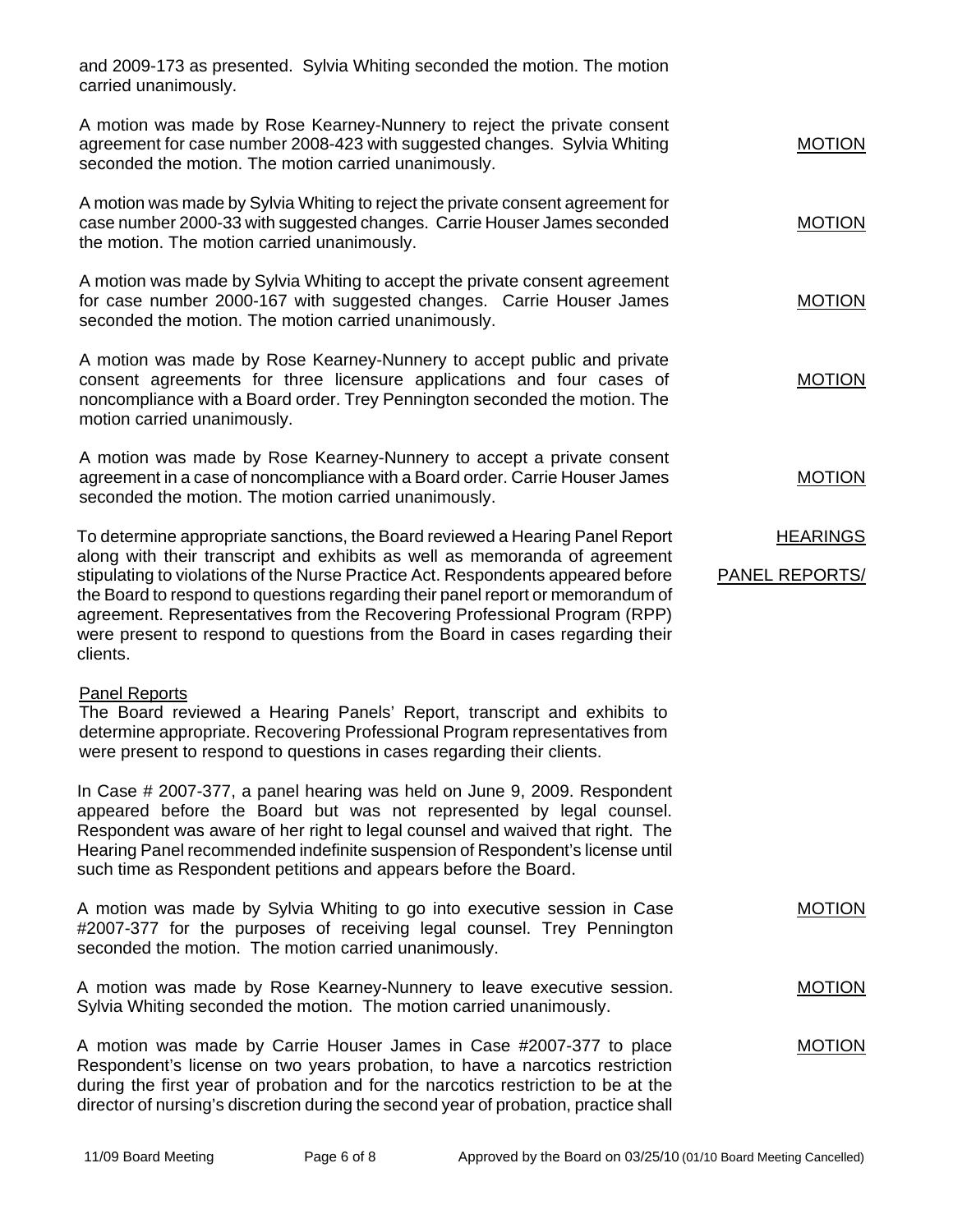be in a Board approved work setting under on-site/on-shift registered nurse supervision, no home based care, agency or telenursing or telehealth, quarterly employer reports, Respondent must complete Board approved courses in legal aspects and ethics and pay a civil penalty of \$750 within 90 days of the order. Rose Kearney-Nunnery seconded the motion. The motion carried unanimously.

### Memoranda of Agreement

In Case #2008-208, Respondent signed a Memorandum of Agreement and waived right to a panel hearing. Respondent appeared and was represented by Anne Bell Fant, Esquire.

| A motion was made by Rose Kearney-Nunnery to go into executive session in   |               |
|-----------------------------------------------------------------------------|---------------|
| Case #2008-208 for the purposes of receiving legal counsel. Trey Pennington | <b>MOTION</b> |
| seconded the motion. The motion carried unanimously.                        |               |

A motion was made by Trey Pennington to leave executive session. Carrie Houser James seconded the motion. The motion carried unanimously.

A motion was made by Rose Kearney-Nunnery in Case #2008-208 to issue a private reprimand and require Respondent to complete a Board approved documentation course. Carrie Houser James seconded the motion. The motion carried unanimously.

In Case #2008-180, Respondent signed a Memorandum of Agreement and waived right to a panel hearing. Respondent appeared and was represented by Jennifer Breaux, Esquire.

A motion was made by Rose Kearney-Nunnery in Case #2008-180 to issue a private reprimand. Sylvia Whiting seconded the motion. The motion carried unanimously.

In Case #2008-408, Respondent signed a Memorandum of Agreement and waived right to a panel hearing. Respondent appeared before the Board but was not represented by legal counsel.

A motion was made by Sylvia Whiting in Case #2008-408 to issue a private reprimand and require Respondent to complete Board-approved courses in legal aspects and ethics and to pay a civil penalty of \$150.00. The motion did not receive a second. The motion failed.

A motion was made by Rose Kearney-Nunnery in Case #2008-408 to issue a private reprimand, require Respondent to complete Board-approved courses in legal aspects and documentation within six months. Trey Pennington seconded the motion. The motion carried with an abstention by Sylvia Whiting.

In Case #2008-142, Respondent signed a Memorandum of Agreement and waived right to a panel hearing. Respondent appeared before the Board but was not represented by legal counsel.

A motion was made by Rose Kearney-Nunnery to go into executive session in Case #2008-142 for the purposes of receiving legal counsel. Sylvia Whiting seconded the motion. The motion carried unanimously.

MOTION

**MOTION** 

MOTION

MOTION

MOTION